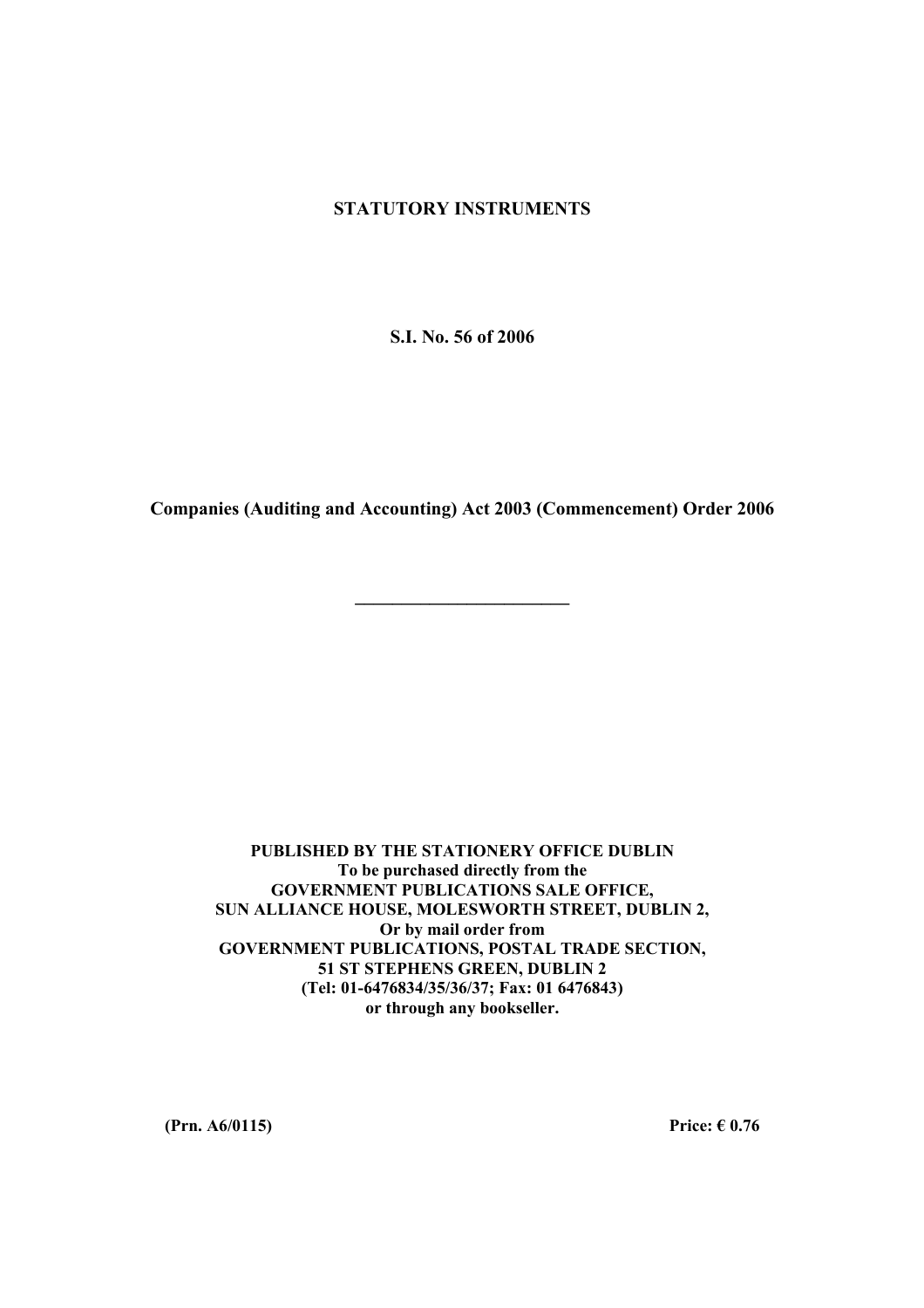## **S.I. No. 56 of 2006**

## **Companies (Auditing and Accounting) Act 2003 (Commencement) Order 2006**

I, Michael Ahern, Minister of State at the Department of Enterprise, Trade and Employment, in exercise of the powers conferred on me by section 2 of the Companies (Auditing and Accounting) Act 2003 (No. 44 of 2003) and the Enterprise, Trade and Employment (Delegation of Ministerial Functions) (No. 2) Order 2004 (S.I. No. 808 of 2004), hereby order as follows:

1. This Order may be cited as the Companies (Auditing and Accounting) Act 2003 (Commencement) Order 2006.

2. The  $3<sup>rd</sup>$  day of February 2006 is appointed as the day on which the following provisions of the Companies (Auditing and Accounting) Act 2003 (No. 44 of 2003) come into operation:

- (a) section 9 (other than paragraph (l) of subsection  $(2)$ );
- (b) section 10;
- (c) sections 23 to 25;
- (d) sections 27 and 28;
- (e) section 29 (other than subsection  $(5)$ );
- (f) section 32;
- (g) Schedule 1.

GIVEN under my hand,

2nd February 2006.

Michael Ahern Minister of State at the Department of Enterprise, Trade and Employment.